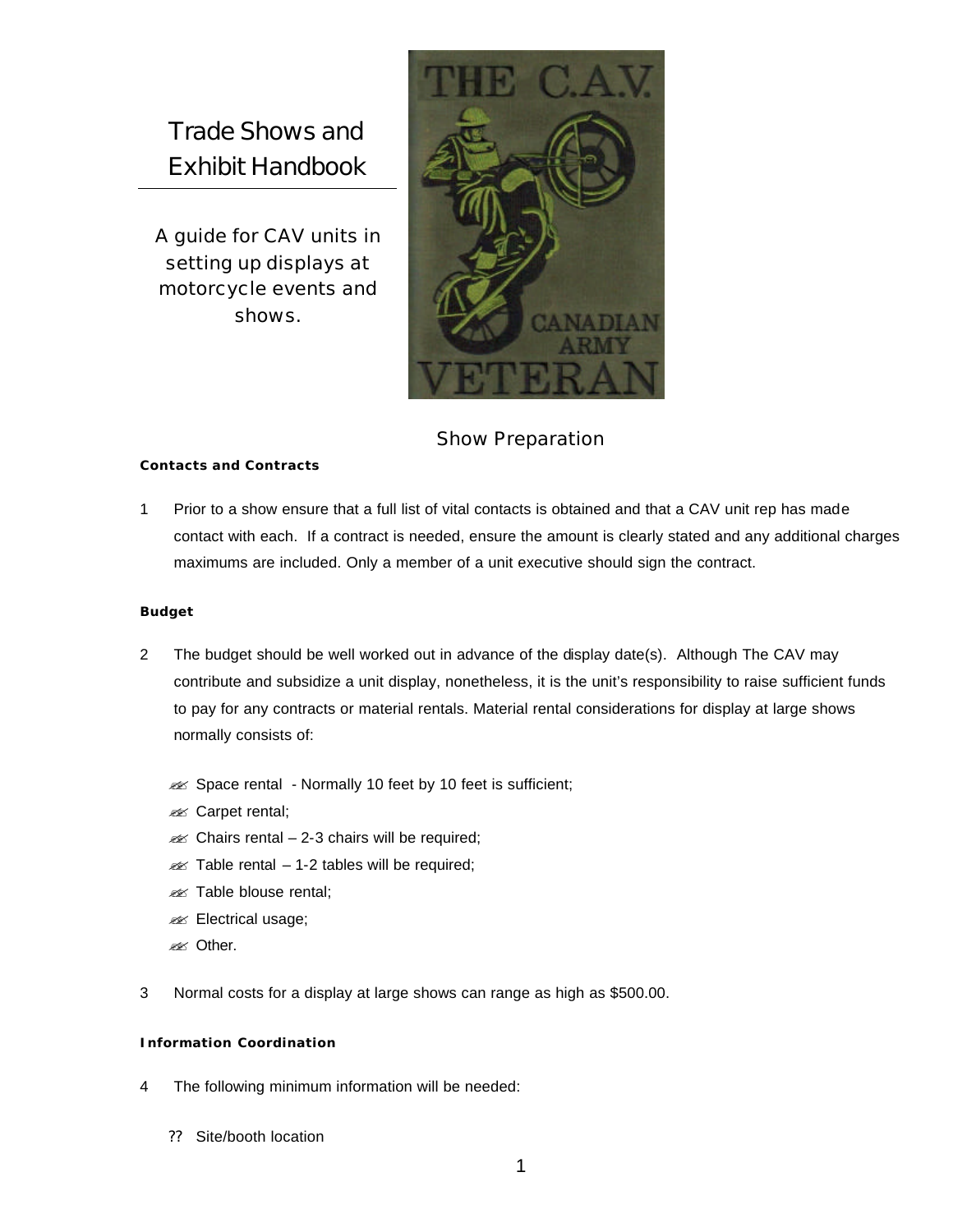- ?? Show rules
- ?? Show hours
- ?? Show service location
- ?? Show Office location
- ?? Supplies needed
- ?? Volunteer registration at Show Office
- ?? Passes
- ?? Parking and costs
- ?? Vender entrance and loading bay locations

#### **Equipment Requirements**

- 5 The following equipment should be considered:
	- ?? 6 foot tables (1-2)
	- ?? Chairs (2-3)
	- ?? Table blouse
	- ?? Display Board
	- ?? Banners
	- ?? PPnS, including tape, pins banner hangers, scissors
	- ?? Hanging posters and The CAV flag
	- ?? Receipt book if a The CAV kit shop is opened
	- ?? Sufficient brochures and business cards for hand out
	- ?? Brochure stands
	- ?? Cash box with a minimum float of \$50.00 if a TheCAV kit shop is opened
	- ?? Calculator
	- ?? Member Application Sheets (blank)
	- ?? Pictures display
	- ?? Donation Jar
	- ?? The CAV merchandise display if a kit shop is opened
	- ?? TV/VCR/PC for slide or video shows of The CAV
	- ?? Other promotional docs and give-away as available and/or required

# **ARFS and RFS Merchandise**

- 6 Merchandise should be ordered well in advance of the show dates, to allow The Kit Shop time to produce and ship. The following are ideas for Kit shop items that may be sold:
	- ?? T-Shirts
	- ?? Sweat Shirts